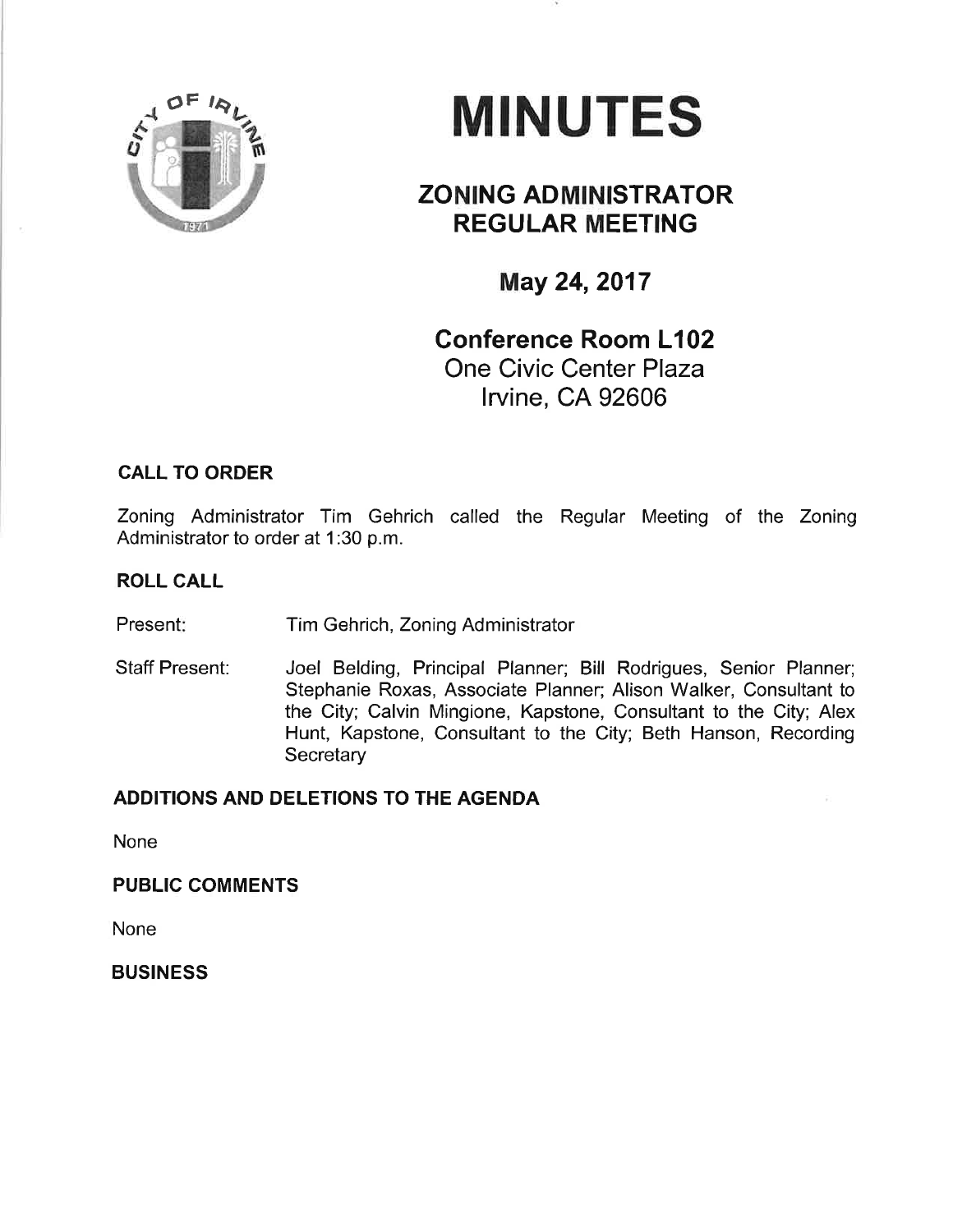#### $\mathbf{1}$ . APPROVAL OF ZONING ADMINISTRATOR MINUTES

Zoning Administrator Gehrich approved the minutes of the regular meeting of the Zoning Administrator held on May 10, 2017.

### **PUBLIC HEARINGS**

#### SIGN PROGRAM MODIFICATION (00702517-PSS) WITH ADMINISTRATIVE  $2<sub>-</sub>$ RELIEF FOR WOODBRIDGE VILLAGE CENTER IN WOODBRIDGE (PLANNING AREA 15))

Zoning Administer Gehrich opened the public hearing.

Alison Walker, Kapstone, Consultant to the City, presented the staff report.

David Baab, Baab and Associates, representing the applicant was available to answer questions.

Zoning Administrator Gehrich closed the public hearing at 1:46 p.m.

ACTION: Zoning Administrator Gehrich adopted RESOLUTION NO. 17-1371, A RESOLUTION OF THE ZONING ADMINISTRATOR OF THE CITY OF IRVINE. CALIFORNIA, APPROVING SIGN PROGRAM MODIFICATION 00702517-PSS WITH ADMINISTRATIVE RELIEF FOR THE WOODBRIDGE VILLAGE CENTER LOCATED AT 4500 - 4820 BARRANCA PARKWAY IN WOODBRIDGE (PLANNING AREA 15): FILED BY BAAB & ASSOCIATES. INC. ON BEHALF OF **IRVINE COMPANY RETAIL PROPERTIES** 

#### As amended by the errata sheet.

Item 4 was heard at this time, followed by item 5.

 $3.$ SIGN PROGRAM (00702063-PSS) WITH ADMINISTRATIVE RELIEF FOR MARRIOTT AND COURTYARD MARRIOTT HOTELS IN THE IRVINE SPECTRUM CENTER (PLANNING AREA 33); FILED BY PIRZADEH & **ASSOCIATES** 

Zoning Administrator Gehrich opened the public hearing at 2:05 p.m.

Alex Hunt, Kapstone, Consultant to the City, presented the staff report.

John Ernst, representing the applicant, Pirzadeh & Associates, was available to answer questions.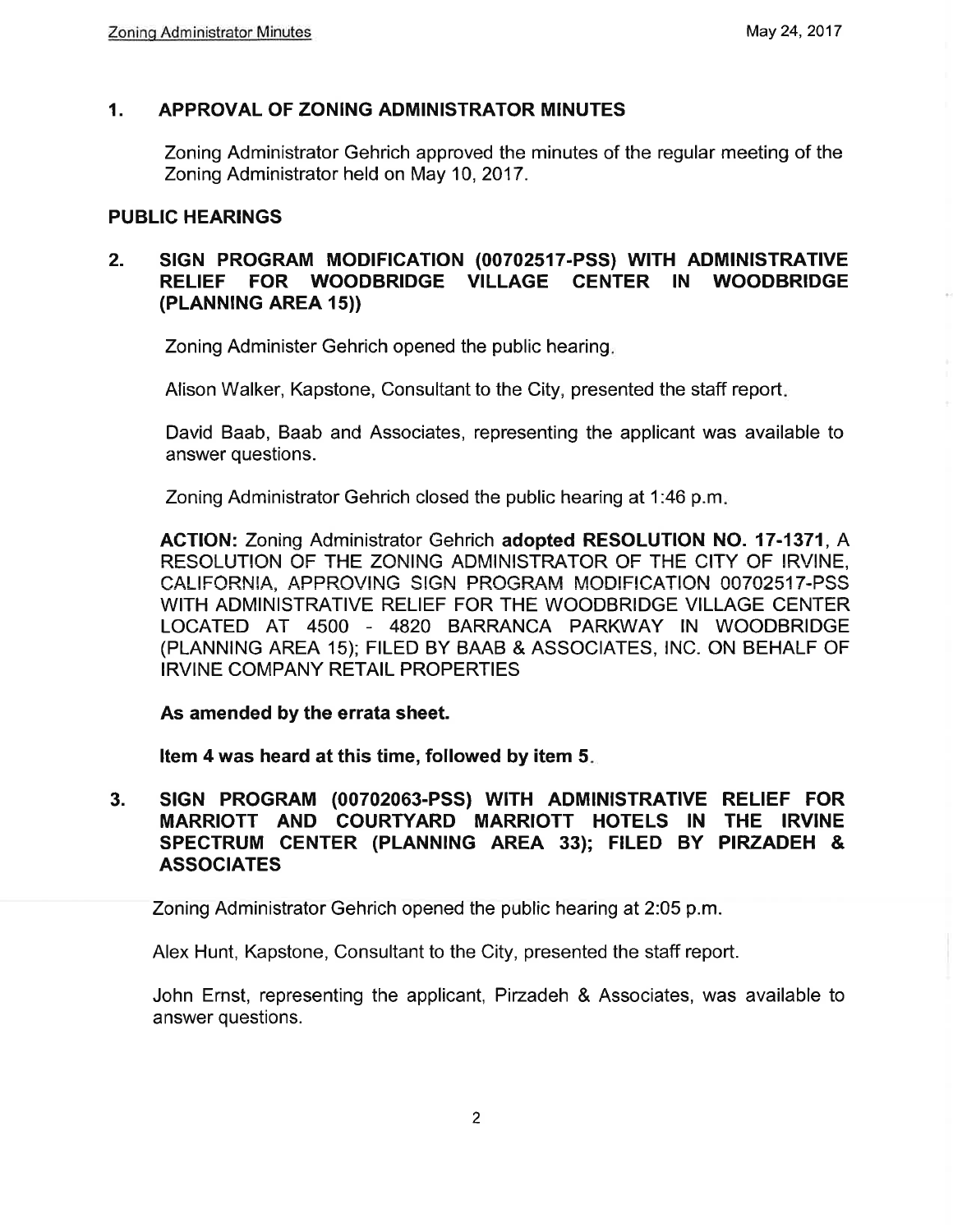Discussion centered on the size of a majority of the signs. The applicant agreed to modify the size of some of the signs and will return at the following meeting with revised signage.

Zoning Administrator Gehrich closed the public hearing at 2.26 p.m.

Zoning Administrator Gehrich continued this item to the June 14, 2017 Zoning Administrator Hearing.

### 4. MODIFICATION (00701105-PSS) WITH ADMINISTRATIVE RELIEF TO THE ORCHARD HILLS SIGN PROGRAM TO IDENTIFY NEIGHBORHOOD 3; FILED BY BAAB & ASSOCIATES, INC.

Zoning Administrator Gehrich opened the public hearing at 1:47 p.m.

Bill Rodrigues, Senior Planner, presented the staff report.

David Baab, Baab & Associates, representing the applícant, lrvine Company was available to answer questions.

Zoning Admínistrator Gehrich closed the public hearing at 1:55 p.m.

Zoning Administrator Gehrich adopted RESOLUTION NO. 17-1370, A RESOLUTION OF THE ZONING ADMINISTRATOR OF THE CITY OF IRVINE, CALIFORNIA, APPROVING MODIFICATION OO7O11Os-PSS WITH ADMINISTRATIVE RELIEF TO THE ORCHARD HILLS SIGN PROGRAM TO IDENTIFY NEIGHBORHOOD 3; FILED BY BAAB & ASSOCIATES, lNC. ON BEHALF OF IRVINE COMPANY

#### CONDITIONAL USE PERMIT FOR HINDU WORSHIP CENTER LOCATED AT 1882 MCGAW AVENUE IN PLANNING AREA 36 (IRVINE BUSINESS coMPLEX) 5

Zoning Administrator Gehrich opened the public hearing at 1:56 p.m. Stephanie Roxas, Associate Planner, presented the staff report.

Hansa Patel, the applicant, was available to answer questíons and stressed that Híndu Worship Center would to be a good neighbor and that there should be no parking issues.

The following spoke in favor of the project:

- o Dipak Parekh
- Hansa Patel
- o Akshay Mavfatia
- . Darshan Shah